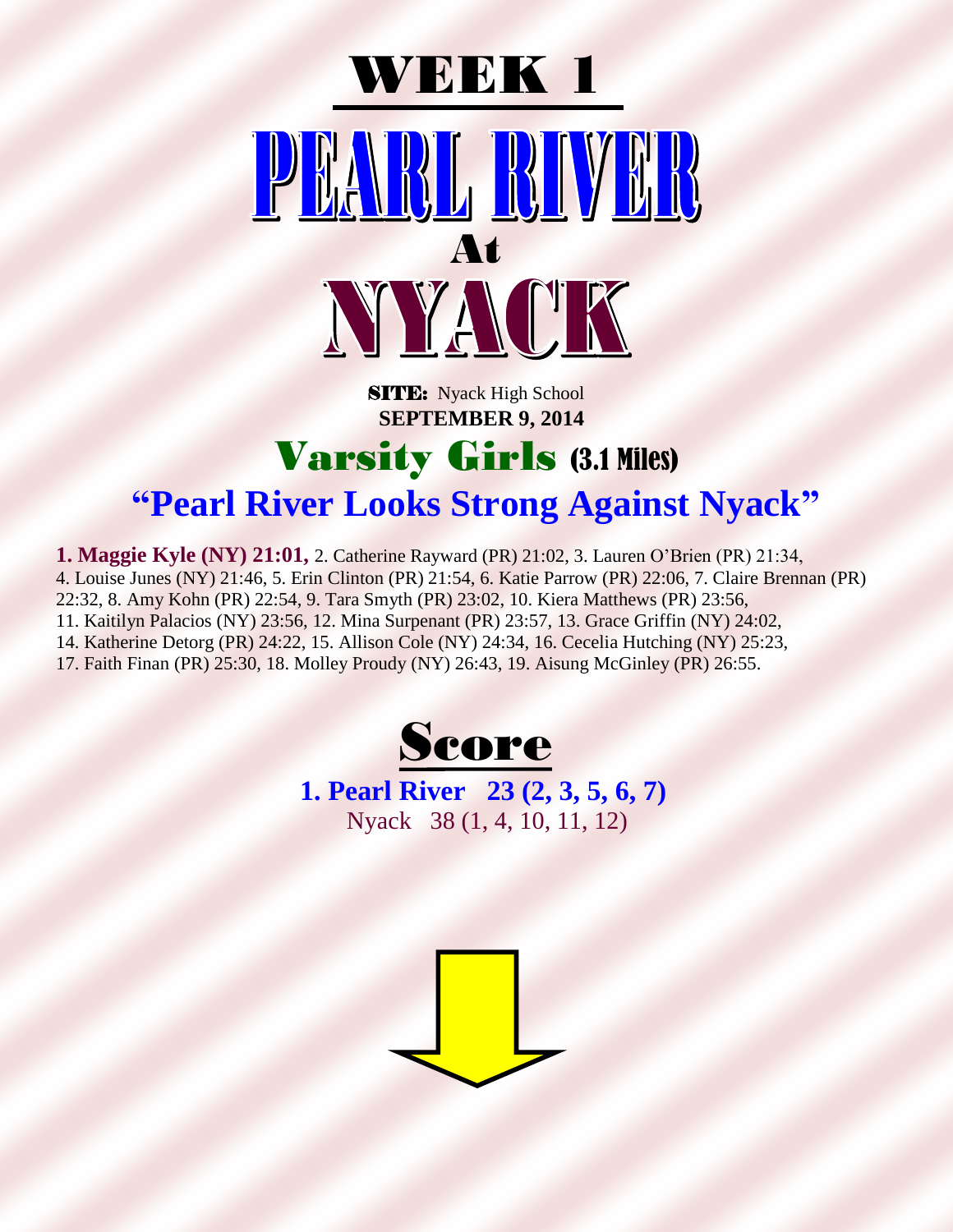

## Varsity Girls (2.5 Miles) **"Pearl River Does It Again"**

**1. Mary Borkoski (PR) 15:05,** 2. Kassidy Ayres (TZ) 15:06, 3. Kaitlyn Harding (PR) 15:38.7, 4. Alish Durcan (PR) 15:53.2, 5. Sard Rotundo (PR) 15:56.7, 6. Annie McCormack (PR) 15:58.4, 7. Andrea Nardore (AM) 16:00.1, 8. Jess McDermott (PR) 16:04.0, 9. Emily Auld (AM) 16:11.6, 10. Caitlin Hartnett (TZ) 16:17.0, 11. Erin Vondollen (TZ) 16:22.4, 12. Grace Raffa (PR) 16:22.7, 13. Kaitlin Lavan (PR) 16:40.1, 14. Trinity Lundemo (TZ) 17:02.8, 15. Tara Sullivan (TZ) 17:03.3, 16. Katelyn Fuller (TZ) 17:04.4, 17. Sandra Wilson (PR) 17:23.4, 18. Mina Suprenant (PR) 17:43.7, 19. Leigha Tierney (TZ) 17:44.6, 20. Alison Tierney (AM) 18:07.7, 21. Olivia Sullivan (TZ) 18:43.5, 22. Jackie Sheridan (TZ) 18:45.7, 23. Alyssa Nguyen (TZ) 18:56.1, 24. Brielle Ehmsen (TZ) 19:10.3, 25. Catilyn O'Wowd (AM) 19:19.3, 26. Erin DiSanto (TZ) 19:30.2, 27. Elise Beller (TZ) 19:33.3, 28. Grace Slavin (TZ) 19:36.0, 29. Brooke Hynes (TZ) 19:39.2, 30. Claire Hatala (AM) 21:05.5, 31. Victoria Cipollina (AM) 22:18.7.



**1. Pearl River 19 (1, 3, 4, 5, 6,)** Tappan Zee 42

**1. Pearl River 15 (1, 2, 3, 4, 5)** Albertus Magnus 47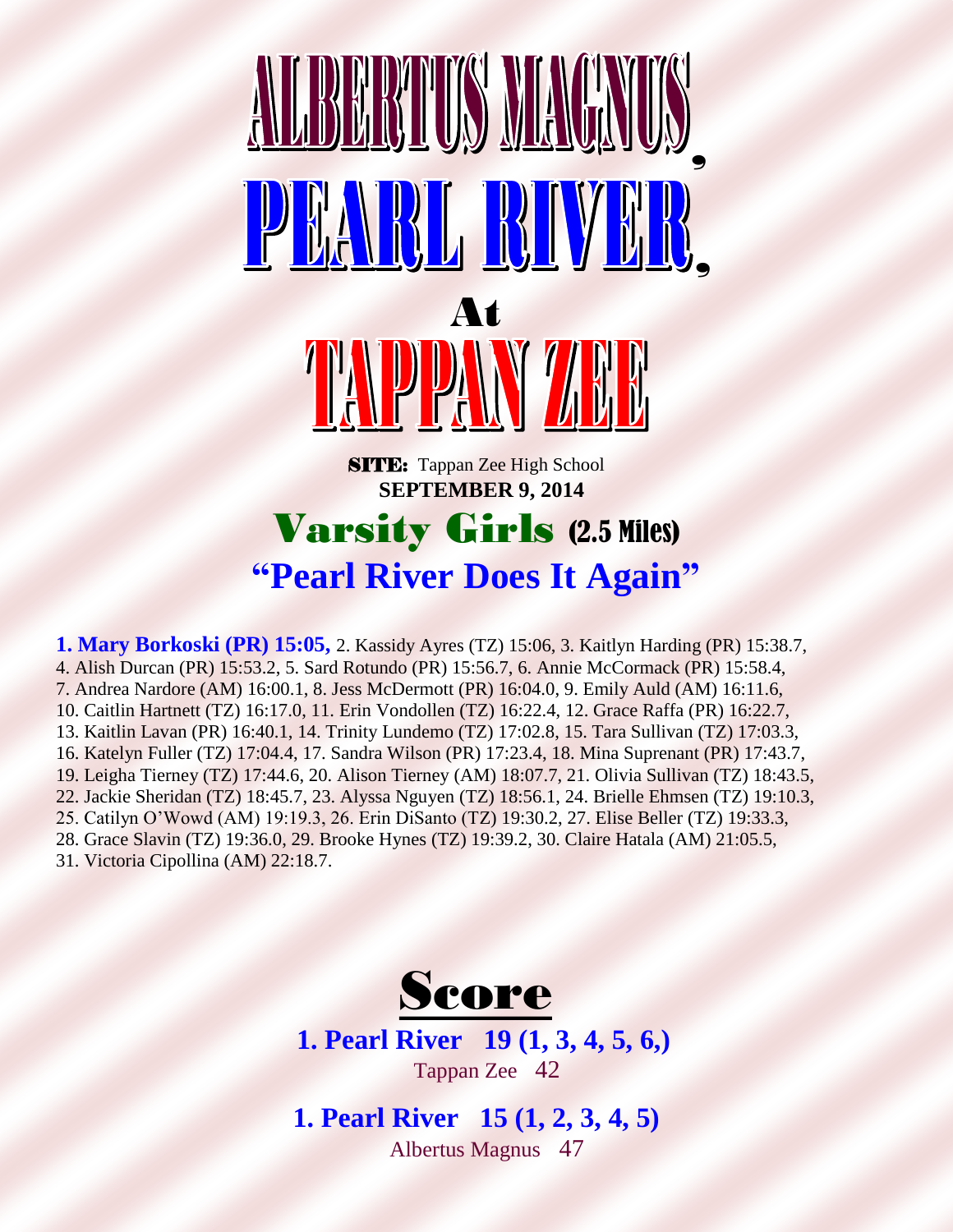**1. Tappan Zee 23 (2, 3, 5, 6, 7)** Albertus Magnus 38 (1, 4, 10, 11, 12)

### Modified Race (1.5m)

**1. Liz Considine (PR) 9:49,** 2. Stephanie Magrino (PR) 9:57, 3. Allison Moroney (PR) 9:59, 4. Nicole Malpeli (TZ) 10:13, 5. Sarah Hayes (PR) 10:19, 6. Kristen O'Neill (PR) 10:26, 7. Nessa Murphy (PR) 10:38, 8. Juilanne Delgrasso (PR) 10:46, 9. Faith Finan (PR) 10:54, 10. Julianna Conroy (PR) 10:58, 11. Meghan Davencourt (PR) 11:20, 12. Hannah Lidharrie (TZ) 11:32, 13. Alex Maloney (TZ) 11:41, 14. Helen Joyner (TZ) 12:06, 15. Kaitlyn Trusty (TZ) 12:18, 16. Diana Rizzo (TZ) 12:19, 17. Cheyenne Bren (PR) 12:33, 18. Natalie Tromer (TZ) 12:37, 19. Drew Chang (TZ) 12:41, 20. Finuala O'Shea (TZ) 13:35, 21. Alanna Fitzgerald (PR) 17:19.



**SITE:** Nyack High School  **SEPTEMBER 9, 2014**

#### Varsity Girls (3.1 Miles) **"Nanuet gets by Nyack"**

**1. Brooke Madry (NAN) 19:27.0,** 2. Maggie Kyle (NY) 19:53.0, 3. Louise Jones (NY) 20:14.0, 4. Kristen Carbone (NAN) 20:33.0, 5. Olivia Nikac (NAN) 21:01.0, 6. Mia Lowery (NAN) 21:52.0, 7. Kaitlyn Palacios (NY) 22:01.0, 8. Jessica Ohle (NAN) 22:13.0, 9. Grace Griffin (NY) 22:16.0, 10. Justine Roth (NAN) 22:19.0, 11. Allison Cole (NY) 22:30.0, 12. Mia Fellicissimo (NAN) 22:38.0, 13. Nicole Roeder (NAN) 22:59.0, 14. Abby Fitzgerald (NAN) 23:06.0, 15. Nethra Vishwanathon (NAN) 23:18.0, 16. Selia Chen (NAN) 23:27.0, 17. Julia Tran (NAN) 23:44.0, 18. Celia Hutchins (NY) 24:15.0.

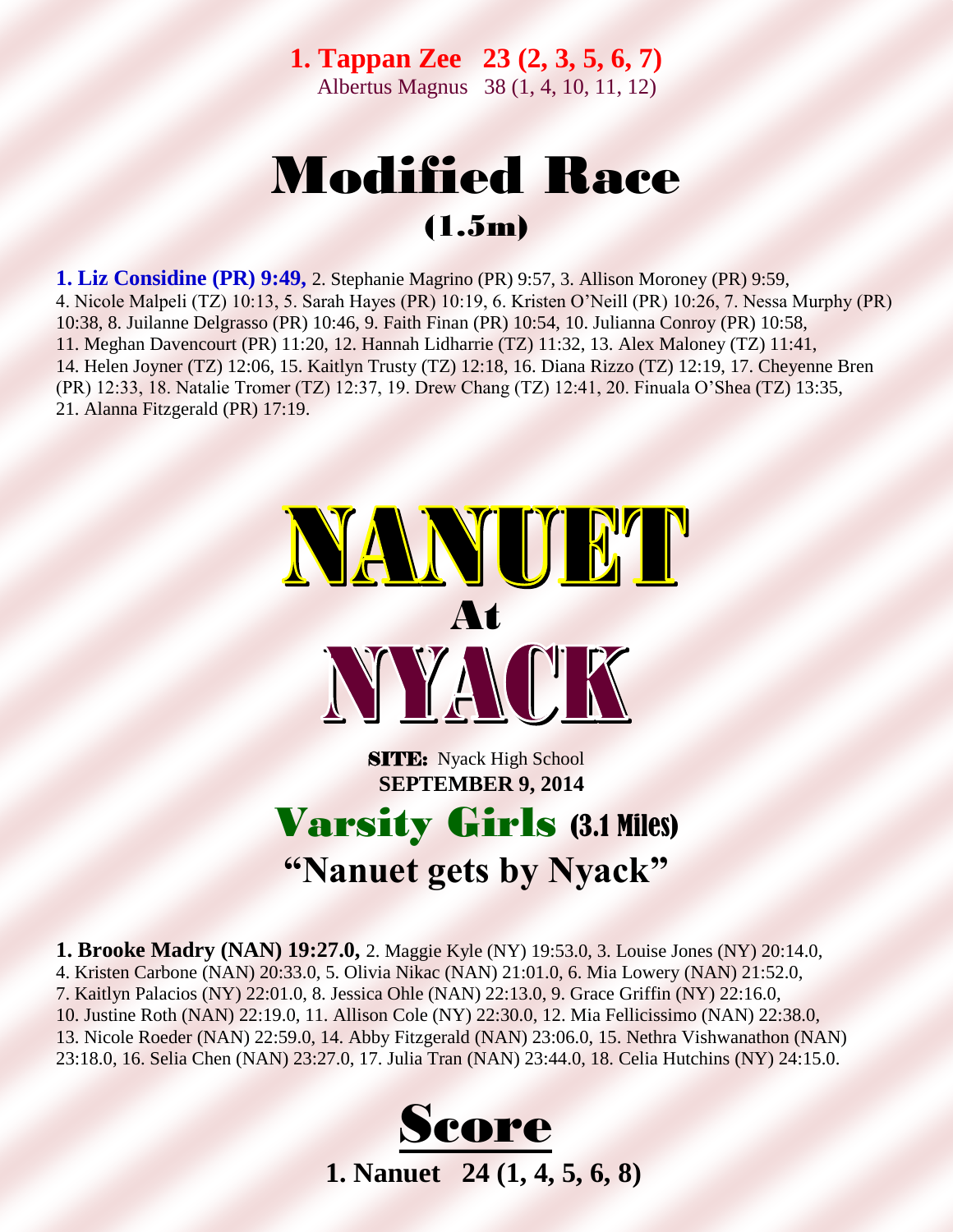Nyack 31 (2, 3, 7, 9, 10)

## WEEK 2

# CORNWALL, MIDDLAMOWYN, SUFFFFRY, NORTH ROUKLAN At MONORE WOODBURY

**SITE:** Monroe Woodbury High School  **SEPTEMBER 16, 2014**

#### Varsity Girls (3.1 Miles)

**6699** 

**Cornwall (COR), Monroe Woodbury (MW), Middletown (MID), North Rockland (NR), Suffern (SUF), Clarkstown South (CS)**

**1. Ludwikowski (SUFF) 18:47.1,** 2. Boylan (COR) 19:31.5, 3. Zindell (SUFF) 19:33.8, 4. Kral (MW) 19:39.7, 5. A. Wallace (COR) 19:40.2, 6. Munks (MW) 19:48.7, 7. Scileppi (COR) 19:50.9, 8. Harris (NR) 19:59.4, 9. Mellino (COR) 20:04.8, 10. Cuffe (COR) 20:18.9, 11. Hennelly (SUF) 20:21.4, 12. Kurdziel (MW) 20:22.6, 13. Navarro (MID) 20:50.5, 14. A. Breton (SUF) 20:53.1, 15. Cueva-Scarpelli (MW) 20:27.9, 16. E. Breton (SUF) 21:02.0, 17. Borenkoff (SUF) 21:06.7, 18. Kerns (MW) 21:08.2, 19. Tantillo (NR) 21:17.3, 20. Winter (MW) 21:19.9, 21. Stella (MW) 21:41.9, 22. Stephens (NR) 21:42.4, 23. No Name 21:43.0, 24. Pavia (MW) 21:48.8, 25. Stomberg (MW) 21:55.6, 26. Munterich (COR) 22:05.5, 27. Kasparsons (MW) 22:11.8, 28. McCoy (MW) 22:19.0, 29. Cytryn (MW) 22:25.2, 30. Farrell (CS) 22:32.3, 31. O'Grady (NR) 22:33.6, 32. Sayre (NR) 22:35.5, 33. Jones (CS) 22:40.5, 34. Decker (COR) 22:40.8, 35. Becker (SUFF)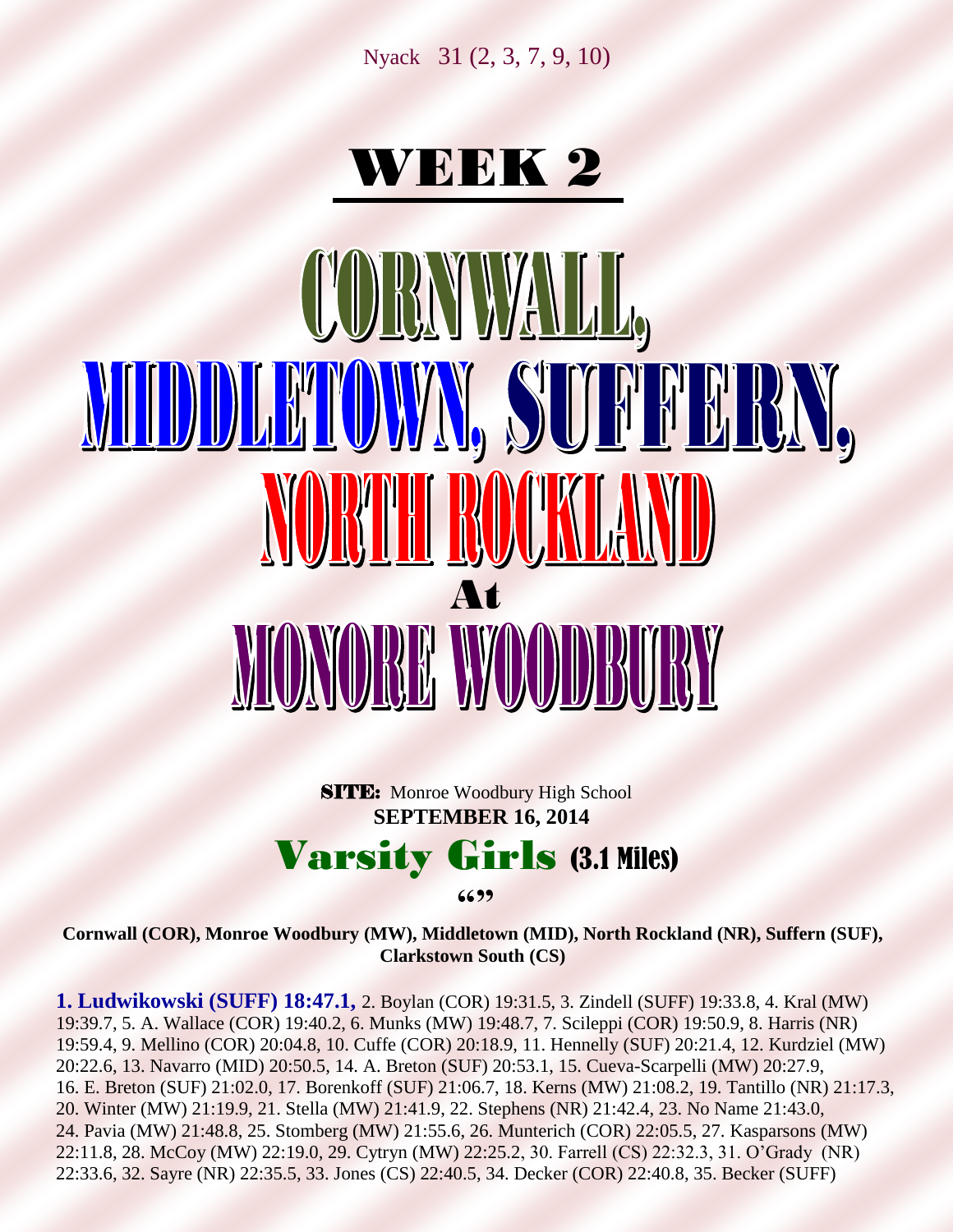22:50.6, 36. Hoyt (MW) 22:52.1, 37. Daterao (SUF) 22:56.2, 38. Garica (NR) 23:03.5, 39. Sicurella (MW) 23:05.8, 40. Torpey (NR) 23:14.0, 41. Quiroz (MW) 23:21.8, 42. B. Wallace (COR) 23:33.6, 43. Trombetta ? 23:49.0, 44. Waldron (NR) 23:49.4, 45. Keegan (MW) 23:50.0, 46. Bowman (CS) 23:57.0, 47. Henry (COR) 23:59.5, 48. O'Hanlon (MW) 24:01.2, 49. Ladue (MW) 24:02.0, 50. Nicosia (COR) 24:05.6, 51. Higgens (CS) 24:07.1, 52. Decker (COR) 24:10.3, 53. M. Boylan (COR) 24:15.8, 54. Byrnes (CS) 24:16.7, 55. Herman (CS) 24:27.0, 56. Duitz (SUF) 24:36.9, 57. Young (SUF) 24:37.7, 58. Goodman (CS) 24:40.3, 59. Marino (MID) 24:43.4, 60. Pignetti (COR) 24:47.5, 61. Struhar (MW) 24:52.4, 62. Bauman (MW) 24:57.3, 63. Bjorkman (MW) 24:58.9, 64. Lynch (MW) 24:59.2, 65. McGee (MW) 25:00.7, 66. Becker (SUF) 25:03.9, 67. Vellet (COR) 25:14.2, 68. Keenan (NR) 25:22.8, 69. Stern (CS) 25:25.6, 70. Turner (MW) 25:48.2, 71. Zolliner (MID) 26:04.0, 72. Calatera (MID) 26:04.9, 73. Nuebauer (MW) 26:17.0, 74. Moro (CS) 26:18.4, 75. Galarza (MID) 26:20.6, 76. Bezborodkos (SUF) 26:21.2, 77. McConnell (MW) 26:21.5, 78. Tracey (MW) 26:45.5, 79. Kiguara (MID) 26:57.4, 80. Kreidier (SUF) 27:09.1, 81. Forman (MW) 27:19.8, 82. Armstrong (MW) 27:21.6, 83. Muserlian 27:28.8, 84. Evelyn (NR) 27:30.4, 85. Cerillo (MW) 27:40.7, 86. Imhoff (MW) 27:47.6, 87. Giardina (MW) 28:23.3, 88. Kamau-Weng (CS) 28:28.9, 89. Skoog (COR) 28:30.8, 90. Luccketh (MID) 28:46.8, 91. O'Keefe (SUF) 29:00.2, 92. Roy (SUF) 29:09.7, 93. Compas (MID) 29:15.5, 94. Qualter (SUF) 29:23.4, 95. Edmonds (MW) 29:43.5, 96. Froio (MW) 30:39.9, 97. Dougher (MW) 35:11.1, 98. Stoneburner (COR) 35:11.5.6.



**1. Cornwall 15 (1, 2, 3, 4, 5)** Middletown 48 (6, 9, 10, 11, 12)

**1. Cornwall 17 (2, 4, 5, 6, 7)** North Rockland 40 (4, 7, 8, 10, 11)

**1. Cornwall 22 (1, 3, 5, 6, 7)** Monroe Woodbury 33 (2, 4, 8, 9, 10)

**1. Cornwall 24 (2, 4, 5, 6, 7)** Suffern 31 (1, 3, 8, 9, 10)

**1. Cornwall 15 (1, 2, 3, 4, 5)** Clarkstown South 48 (7, 8, 10, 11, 12)

**1. North Rockland 19 (1, 3, 4, 5, 6)** Middletown 44 (2, 9, 10, 11, 12)

**1. North Rockland 17 (1, 2, 3, 5, 6)** Clarkstown South 44 (4, 7, 10, 11, 12)

**1. Monroe Woodbury 17 (1, 2, 3, 5, 6)**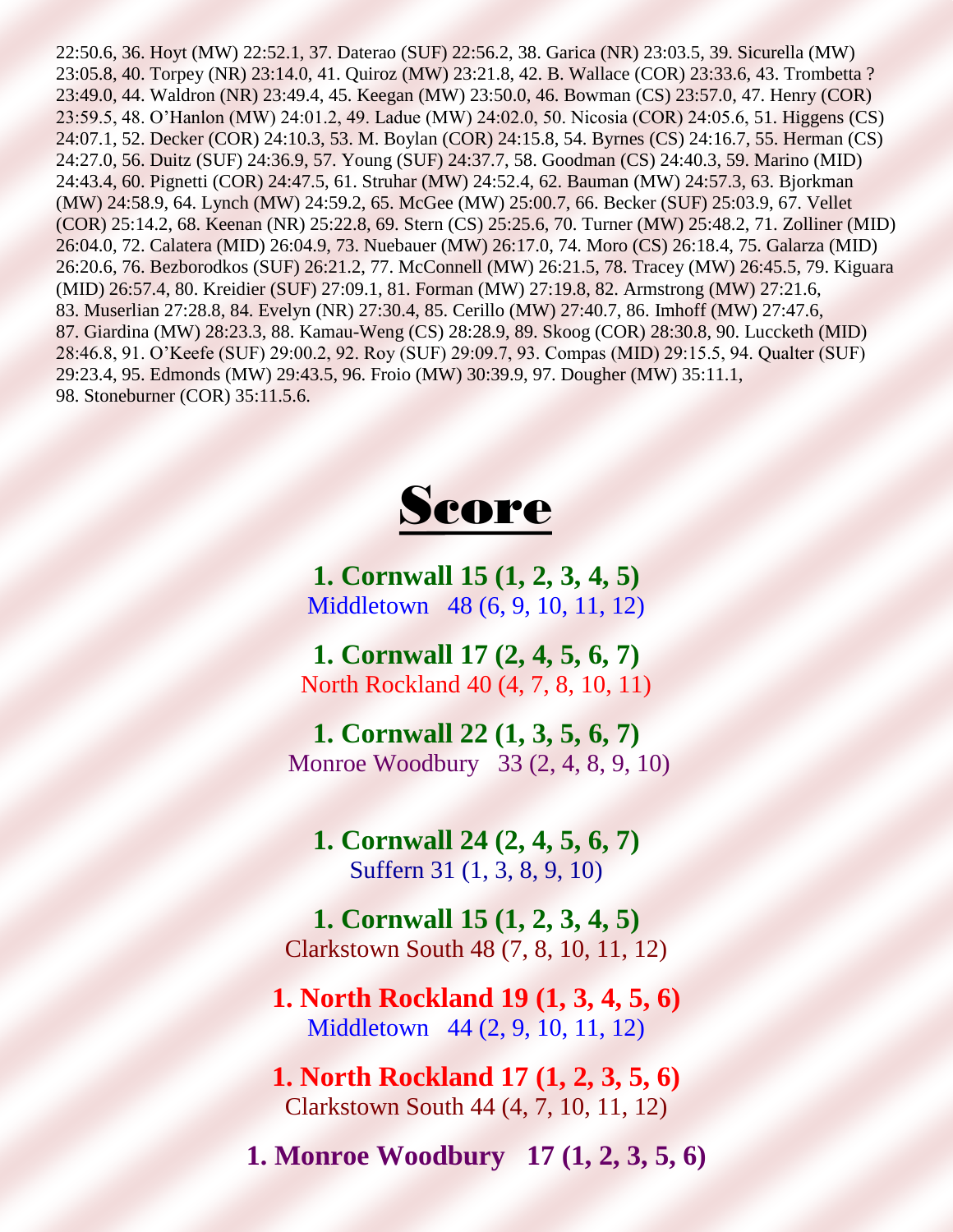Middletown 46 (4, 9, 10, 11, 12)

**1. Monroe Woodbury 18 (1, 2, 4, 5, 6)** North Rockland 43 (3, 7, 10, 11, 12)

**1. Monroe Woodbury 15 (1, 2, 3, 4, 5)** Clarkstown South 50 (8, 9, 10, 11, 12)

> **1. Suffern 17 (1, 2, 3, 5, 6)** Middletown 46 (4, 9, 10, 11, 12)

**1. Suffern 24 (1, 2, 5, 7, 9)** Monroe Woodbury 32 (3, 4, 6, 8, 11)

**1. Suffern 19 (1, 2, 4, 5, 6)** North Rockland 43 (3, 8, 9, 11, 12)

**1. Suffern 15 (1, 2, 3, 4, 5)** Clarkstown South 50 (8, 9, 10, 11, 12)

**1. Clarkstown South 20 (2, 3, 4, 5, 6)** Middletown 43 (1, 9, 10, 11, 12)



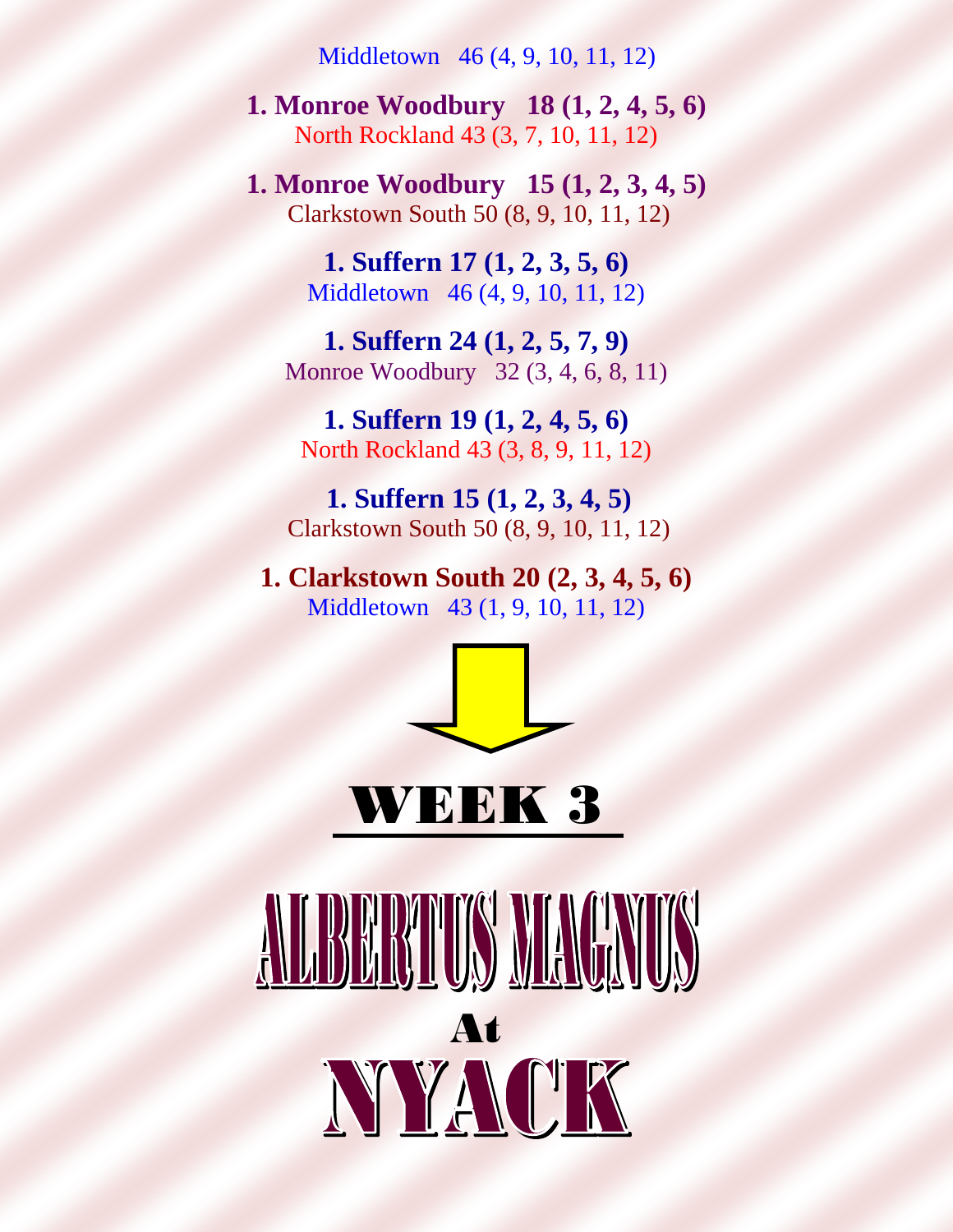#### **SITE:** Nyack High School  **SEPTEMBER 23, 2014** Varsity Girls (3.1 Miles) **"Nyack Had No Problem With Albertus"**

**1. Maggie Kyle (NY) 20:34,** 2. Emily Alud (AM) 21:00, 3. Louise Jones (NY) 21:33, 4. Kaitlyn Palacois (NY) 24:09, 5. Grace Griffin (NY) 24:24, 6. Celia Huthrns (NY) 24:55, 7. Kaitlyn O'Dawd (AM) 26:47, 8. Claire Hatala (AM) 29:32, 9. Victoria Cmpollina (AM) 29:40, 10. Francesa (AM) 31:50.



**1. Nyack 19 (1, 3, 4, 5, 6) Albertus Magnus 36 (2, 7, 8, 9, 10)**



**SITE:** Nanuet High School  **SEPTEMBER 23, 2014**

#### Varsity Girls (3.1 Miles) **"Tappan Zee Hand's it To Nanuet"**

**1. Kassidy Ayres (TZ) 19:17,** 2. Brooke Madry (NAN) 19:34, 3. Caitlin Hartnett (TZ) 20:03, 4. Kristen Carbone (NAN) 20:22, 5. Erin Von Dollen (TZ) 20:54, 6. Trinty Lundemo (TZ) 21:17, 7. Tara Sullivan (TZ) 21:17, 8. Mia Lowery (NAN) 21:24, 9. Olivia Nikac (NAN) 21:54, 10. Jessica Ohle (NAN) 22:00, 11. Meaghan McKiernon (TZ) 22:04, 12. Nicole Malpeli (TZ) 22:05, 13. Justine Roth (TZ) 22:10, 14. Katelgn Fuller (TZ) 22:12, 15. Brielle Ehmson (TZ) 22:35, 16. Julia Tran (NAN) 22:43, 17. Nicole Roeder (NAN) 22:56, 18. Leigha Tierney (TZ) 23:04, 19. Jackie Sherrdan (TZ) 23:07, 20. Ally Irizarry (TZ) 23:10, 21. Abby Fitzerald (NAN) 23:15, 22. Alyssa Nguyen (TZ) 23:19, 23. Nethra Vishwanathan (NAN) 23:23, 24. Selia Chen (NAN) 23:35, 25. Olivia Sullivan (TZ) 24:09,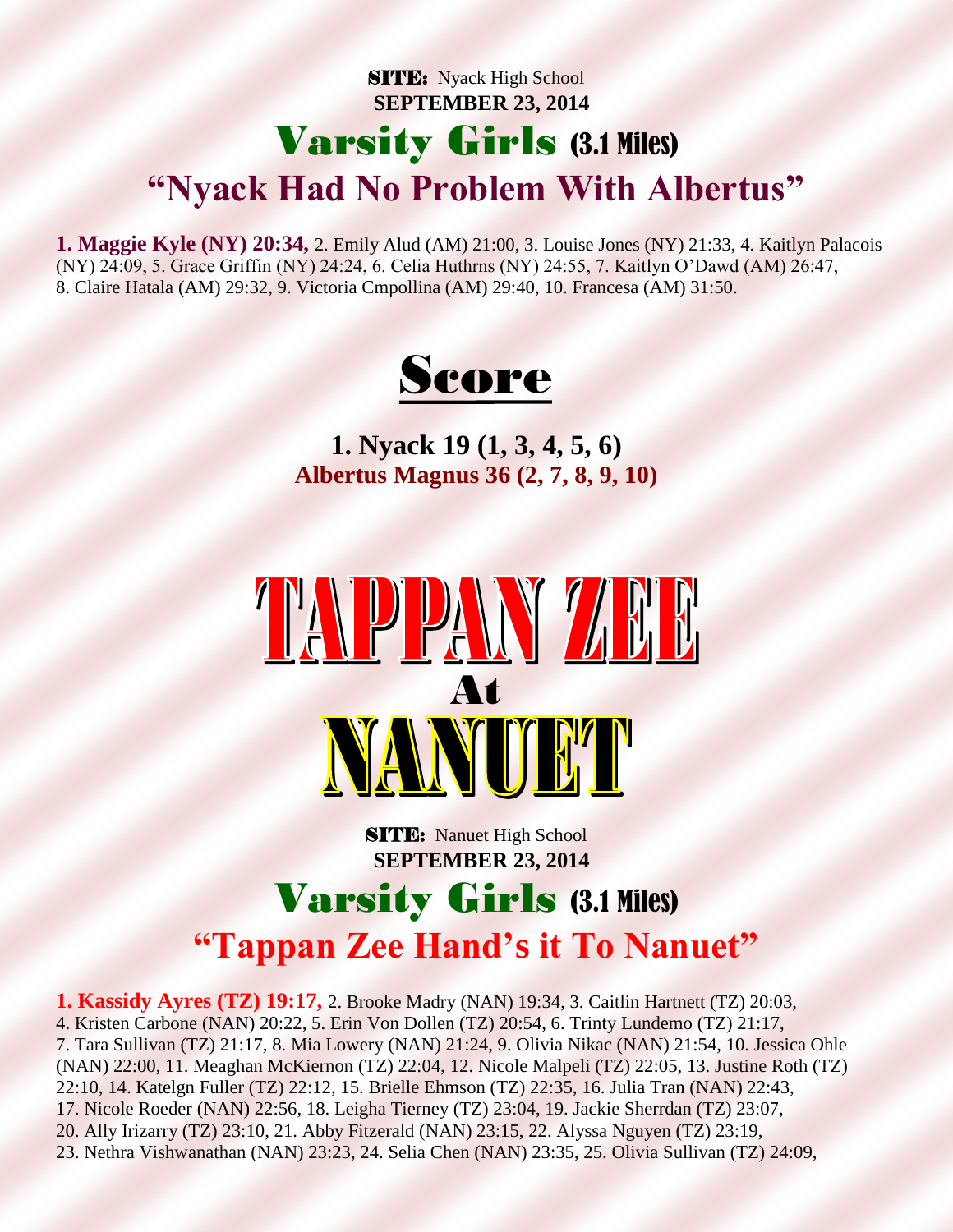26. Ellise Beller (TZ) 24:20, 27. Erin Disanto (TZ) 24:32, 28. Brooke Hynes (TZ) 24:49, 29. Helen Joyner (TZ) 25:25, 30. Cara Kohlbrenner (TZ) 25:32, 31. Alex Maloney (TZ) 25:42, 32. Diana Rizzo (TZ) 26:14, 33. Krisaten Mattera (TZ) 26:37, 34. Grace Slavin (TZ) 26:56, 35. Jen Ryan (TZ) 28:38, 36. Drew Chang (TZ) 28:38, 37. Finuala O'Shea (TZ) 31:24, 38. Natalie Trumer (TZ) 31:24, 39. Amanda Bolanez (TZ) 32:21, 40. Sara Kelly (TZ) 32:22.



**1. Tappan Zee 22 (1, 3, 5, 6, 7) Nanuet 33 (2, 4, 8, 9, 10)**



**SITE:** Pearl River Middle School  **SEPTEMBER 30, 2014**

#### Varsity Girls (3.1 Miles) **"Easy Win for Pearl River Against Nanuet"**

**1. Ailish Durcan (PR) 19:45.9,** 2. Sara Rotundo (PR) 19:52.1, 3. Brooke Madry (NAN) 20:04.0, 4. Catherine Rayward (PR) 20:11.3, 5. Erin Clinton (PR) 20:22.3, 6. Kristen Carbone (NAN) 20:22.3, 7. Kaitlyn Lavan (PR) 20:26.9, 8. Olivia Nikac (NAN) 21:11.7, 9. Mia Lowry (NAN) 21:43.7, 10. Kristen O'Neill (PR) 21:56.7, 11. Justine Roth (NAN) 22:08.6, 12. Sarah Hayes (PR) 22:21.3, 13. Sandra Wilson (PR) 22:33.7, 14. Mia Feliciassimo (NAN) 23:16.0, 15. Jessica Ohle (NAN) 23:16.6, 16. Julia Tran (NAN) 23:18.0, 17. AAbby Fitagerald (NAN) 23:24.9, 18. Selia Cheen (NAN) 23:37.8, 19. Katherine Detora (PR) 23:49.0, 20. Nicole Roeder (NAN) 24:04.9, 21. Nethra Vishwanathan (NAN) 24:41.6, 22. Aisling McGinley (PR) 25:18.9, 23. Daisy Morocho (PR) 34:07.2.